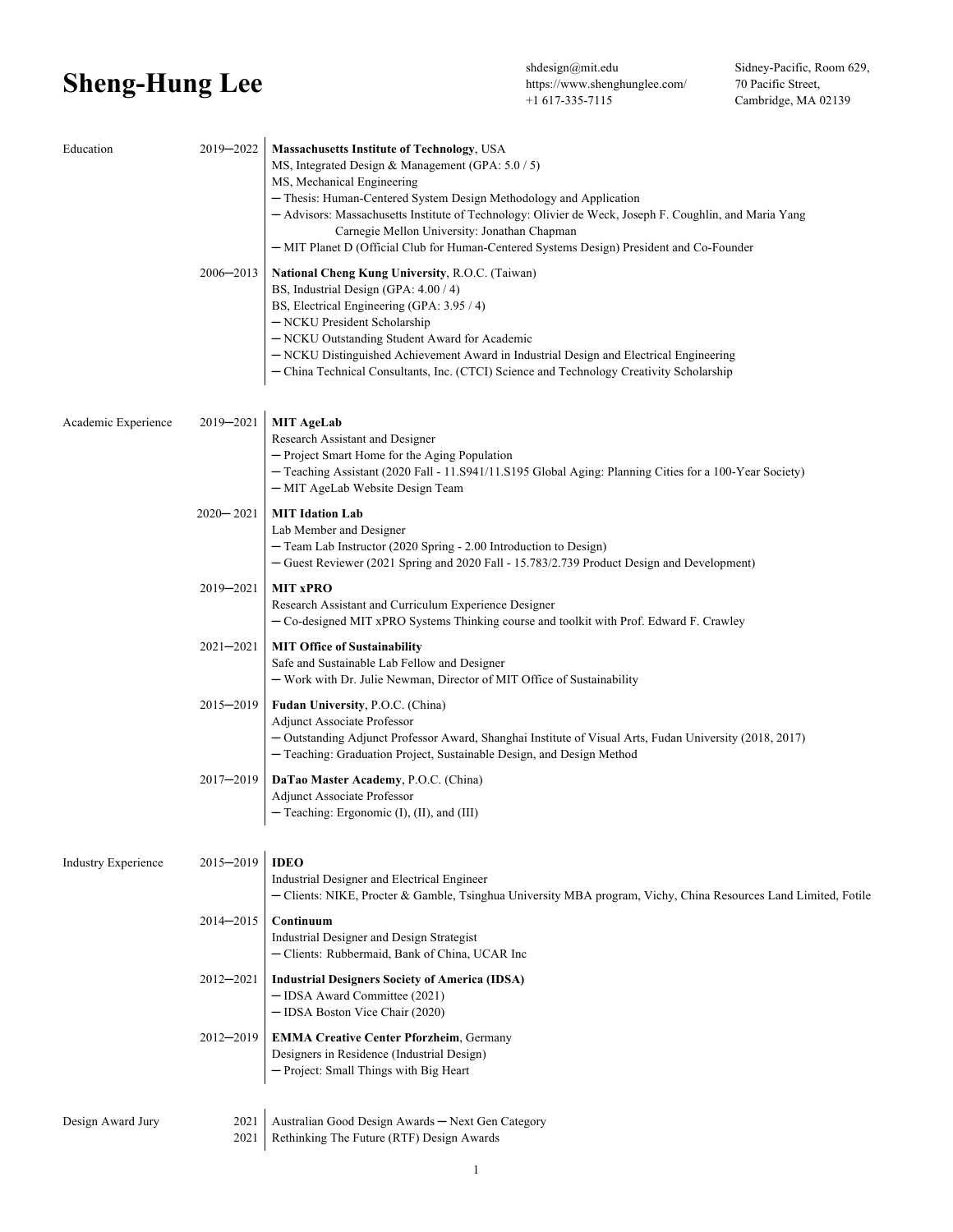|                                                   | 2020         | Spark Design Award Jury - Design Concept and Student Category                                                                                                                                                                                                                                                                                                                |
|---------------------------------------------------|--------------|------------------------------------------------------------------------------------------------------------------------------------------------------------------------------------------------------------------------------------------------------------------------------------------------------------------------------------------------------------------------------|
|                                                   | 2020         | International Design Awards Jury - Architectural, Interior, Product, Fashion and Graphics                                                                                                                                                                                                                                                                                    |
|                                                   | 2020         | Ukrainian Design Award Jury - Product Design                                                                                                                                                                                                                                                                                                                                 |
|                                                   | 2019         | LITE-ON Award Jury - Design Category                                                                                                                                                                                                                                                                                                                                         |
|                                                   | 2019<br>2019 | Ukrainian Design Award Jury - Industrial Design<br>International Design Awards Jury - Architectural, Interior, Product, Fashion and Graphics                                                                                                                                                                                                                                 |
|                                                   | 2018         | International Design Excellence Awards (IDEA) Jury - Industrial Design                                                                                                                                                                                                                                                                                                       |
|                                                   | 2018         | International Design Awards Jury - Architectural, Interior, Product, Fashion and Graphics                                                                                                                                                                                                                                                                                    |
|                                                   | 2018         | Spark Design Award Jury - Product Design and Design Concept                                                                                                                                                                                                                                                                                                                  |
|                                                   | 2018         | Ukrainian Design Award Jury - Environmental Design                                                                                                                                                                                                                                                                                                                           |
|                                                   | 2018         | Red Star Design Award Jury - Product and Service Design                                                                                                                                                                                                                                                                                                                      |
|                                                   | 2018         | Golden Pin Design Award Jury - Product Design                                                                                                                                                                                                                                                                                                                                |
|                                                   | 2016         | Taihu Design Award Jury - Product and Industrial Design                                                                                                                                                                                                                                                                                                                      |
|                                                   | 2017         | International Design Excellence Awards (IDEA) Jury - Industrial Design                                                                                                                                                                                                                                                                                                       |
|                                                   | 2017         | A' Design Award & Competition Jury - Product and Industrial Design                                                                                                                                                                                                                                                                                                           |
|                                                   | 2017         | Ukrainian Design Award Jury - Industrial Design                                                                                                                                                                                                                                                                                                                              |
|                                                   | 2016         | Spark Design Award Jury - Maker and Design Concept                                                                                                                                                                                                                                                                                                                           |
|                                                   | 2016         | International Design Awards Jury - Architectural, Interior, Product, Fashion and Graphics                                                                                                                                                                                                                                                                                    |
|                                                   | 2016         | Golden Pin Design Award Consultant - Design Concept                                                                                                                                                                                                                                                                                                                          |
| Self-published Books                              | 2019         | Design Consciousness - Small Things with Big Heart<br>Sheng-Hung Lee<br>Sponsored by EMMA Creative Center Pforzheim Designers in Residence Scholarship and Program                                                                                                                                                                                                           |
|                                                   |              |                                                                                                                                                                                                                                                                                                                                                                              |
|                                                   | 2017         | <b>IDSA Blueprint in Asia</b><br>Sheng-Hung Lee<br>Sponsored by Industrial Designers Society of America (IDSA) and International Design Excellence Awards (IDEA)                                                                                                                                                                                                             |
|                                                   |              |                                                                                                                                                                                                                                                                                                                                                                              |
| Articles in Refereed<br>Conference<br>Proceedings | 2021         | An Architecting Approach to Transformations within the Design Consulting Industry: IDEO Case Study<br>Sheng-Hung Lee, Wei-Ching Lin, John Rudnik, and Donna H. Rhodes<br>In: ICED21 and The Design Society $-$ 23rd International Conference on Engineering Design: Design In Motion                                                                                         |
|                                                   |              |                                                                                                                                                                                                                                                                                                                                                                              |
|                                                   | 2021         | The Inspiration Design Toolkit: A Human-Centered Design Tool for a System Engineering Course<br>Sheng-Hung Lee, Maria C. Yang, Beatriz Carramolino, and John Rudnik<br>In: The ASME 2021 Virtual International Design Engineering Technical Conferences & Computers and Information in<br>Engineering Conference $-18$ th International Conference on Design Education (DEC) |
|                                                   | 2021         | An Expert Interview Study of IoT Wearable Technologies for an Aging Population from Product, Data, and Society<br><b>Dimensions</b>                                                                                                                                                                                                                                          |
|                                                   |              | Sheng-Hung Lee, Ziyuan Zhu, Chaiwoo Lee, Fabio Duarte, and Joseph F. Coughlin<br>In: Human-Computer Interaction (HCI) International 2021                                                                                                                                                                                                                                     |
|                                                   | 2020         | Experimenting with Design Thinking and System Engineering Methodologies: Using a Commercial Cislunar Space<br>Development Project as an Example                                                                                                                                                                                                                              |
|                                                   |              | Sheng-Hung Lee, John Liu, John Rudnik, Olivier L. de Weck, Joseph F. Coughlin, and Jonathan Chapman<br>In: IDSA International Design Conference (IDC)                                                                                                                                                                                                                        |
|                                                   | 2020         | Apply Humanity-centered Design Process to Envision the Future Learning Experience of Public Area – Use                                                                                                                                                                                                                                                                       |
|                                                   |              | "Redesign Shanghai Library Innovation Space Project" as an Example                                                                                                                                                                                                                                                                                                           |
|                                                   |              | Sheng-Hung Lee, John Rudnik, Lin Lin, Liangtie Tang, and Deming Zhou                                                                                                                                                                                                                                                                                                         |
|                                                   |              | In: Design Management Institute (DMI) - Academic Design Management Conference: Impact the Future by Design                                                                                                                                                                                                                                                                   |
|                                                   | 2020         | Apply and Curate the Object-Process Methodology (OPM) and the Human-centered Design to Solve the Systemic<br>Challenge – Use Campus Tour Experience Design as an Example                                                                                                                                                                                                     |
|                                                   |              | Sheng-Hung Lee, Chaiwoo Lee, John Rudnik, Chaiwoo Lee, Olivier L. de Weck, Joseph F. Coughlin, and Jonathan<br>Chapman                                                                                                                                                                                                                                                       |
|                                                   |              | In: Design Management Institute (DMI) – Academic Design Management Conference: Impact the Future by Design                                                                                                                                                                                                                                                                   |
|                                                   | 2020         | An Exploration of the Creative Cognitive Process by Translating the Observation into the Early Stage of the                                                                                                                                                                                                                                                                  |
|                                                   |              | Product Design Development - Apply the Experimental Project "Design Consciousness: Small Things with Big                                                                                                                                                                                                                                                                     |
|                                                   |              | Heart" as an Example                                                                                                                                                                                                                                                                                                                                                         |
|                                                   |              | Sheng-Hung Lee, John Rudnik, Tim Storti, and Almut Benkert                                                                                                                                                                                                                                                                                                                   |
|                                                   |              | In: Design Management Institute (DMI) – Academic Design Management Conference: Impact the Future by Design                                                                                                                                                                                                                                                                   |
|                                                   | 2020         | <b>Apply Funnel Model to Design Thinking Process</b>                                                                                                                                                                                                                                                                                                                         |
|                                                   |              | Sheng-Hung Lee, Ziyuan Zhu, John Rudnik, Chaiwoo Lee, Joseph F. Coughlin, Olivier L. de Weck, and Jonathan                                                                                                                                                                                                                                                                   |
|                                                   |              | Chapman                                                                                                                                                                                                                                                                                                                                                                      |
|                                                   |              | In: Design Management Institute (DMI) – Academic Design Management Conference: Impact the Future by Design                                                                                                                                                                                                                                                                   |
|                                                   |              | $\overline{c}$                                                                                                                                                                                                                                                                                                                                                               |
|                                                   |              |                                                                                                                                                                                                                                                                                                                                                                              |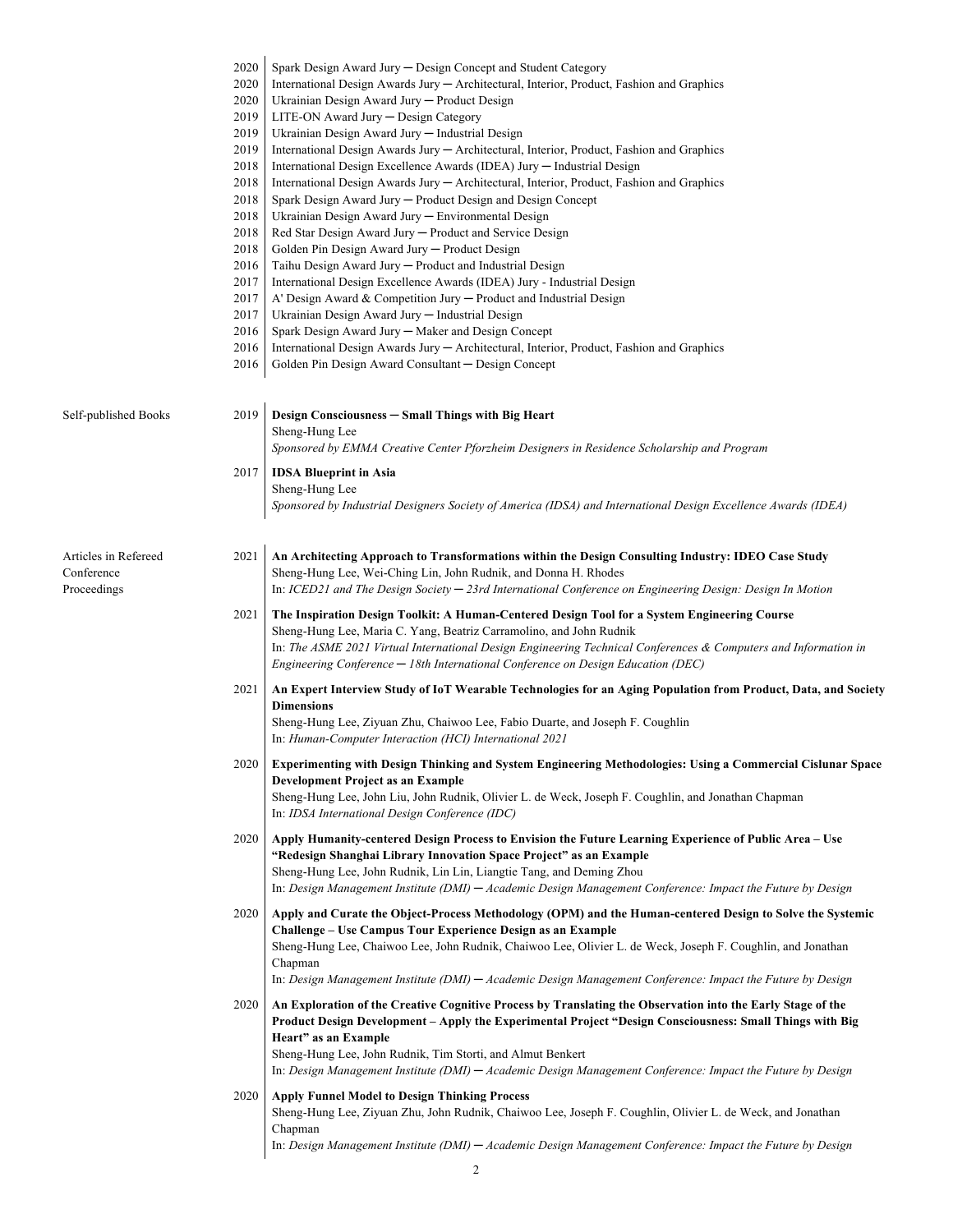|                                         | 2020 | A Systematic Thinking Design Research Approach Combining the ConOps with Design Scenario - Use Commercial<br><b>Cislunar Space Development Project as an Example</b><br>Sheng-Hung Lee, John Rudnik, Chaiwoo Lee, Shabnam Fakhrhosseini, Olivier L. de Weck, Joseph F. Coughlin, and<br>Jonathan Chapman<br>In: Design Management Institute (DMI) – Academic Design Management Conference: Impact the Future by Design |
|-----------------------------------------|------|------------------------------------------------------------------------------------------------------------------------------------------------------------------------------------------------------------------------------------------------------------------------------------------------------------------------------------------------------------------------------------------------------------------------|
| Work in Progress<br>Research and Papers | 2021 | <b>Object-Process Methodology for Product Design and Development</b><br>Sheng-Hung Lee, Olivier L. de Weck, Joseph F. Coughlin, and Jonathan Chapman                                                                                                                                                                                                                                                                   |
|                                         | 2021 | Carbon Neutrality in Design Education and Makerspace: MIT as a Case Study<br>Sheng-Hung Lee, Timothy G. Gutowski, and Julie Newman                                                                                                                                                                                                                                                                                     |
|                                         | 2021 | Amplify Interdisciplinary Remote Collaboration and Impact with Innovative Co-creation Toolkit<br>Sheng-Hung Lee, Ziyuan Zhu, Simone Mora, and Joseph F. Coughlin                                                                                                                                                                                                                                                       |
| Magazine Articles                       | 2021 | <b>Back to Basics: Communication Skills for Virtual Interviews</b><br>Sheng-Hung Lee<br>In: $\langle NNOVATION \rangle$ Summer 2021 – Academia 360 Column by Industrial Designers Society of America (IDSA)                                                                                                                                                                                                            |
|                                         | 2021 | Revisiting My Self-Quarantine Experience through a Data-driven Approach<br>Sheng-Hung Lee<br>In: Design Management Institute (DMI): Review                                                                                                                                                                                                                                                                             |
|                                         | 2020 | Experimenting with Design Thinking and System Engineering Methodologies: Using a Commercial Cislunar Space<br>Development Project as an Example<br>Sheng-Hung Lee and John Liu<br>In: $\leq$ INNOVATION> Winter 2020 – Education Interrupted by Industrial Designers Society of America (IDSA)                                                                                                                         |
|                                         | 2020 | My D Journey with Industrial Designers Society of America (IDSA)<br>Sheng-Hung Lee<br>In: Industrial Designers Society of America (IDSA) $-$ National Industrial Design Day                                                                                                                                                                                                                                            |
|                                         | 2020 | Aloha – An Inspirational Trip at Hawaii<br>Sheng-Hung Lee<br>In: Asia Designer Communication Platform $(ADP)$ - Education Column                                                                                                                                                                                                                                                                                       |
|                                         | 2019 | A Design Sprint Project Reflection – Revisiting Teamwork from the Lens of Kano Model<br>Sheng-Hung Lee<br>In: Asia Designer Communication Platform $(ADP)$ - Education Column                                                                                                                                                                                                                                          |
|                                         | 2019 | A Brief Discussion on Object-Process Methodology (OPM) and Design Thinking Approach<br>Sheng-Hung Lee<br>In: Asia Designer Communication Platform $(ADP)$ – Education Column                                                                                                                                                                                                                                           |
|                                         | 2019 | Inspiration from My Three-month Stay for the Designer in Residence Program in Germany<br>Sheng-Hung Lee<br>In: Asia Designer Communication Platform $(ADP)$ - Education Column                                                                                                                                                                                                                                         |
|                                         | 2018 | Design and Design Literacy in Everyday Life<br>Sheng-Hung Lee<br>In: Asia Designer Communication Platform $(ADP)$ – Education Column                                                                                                                                                                                                                                                                                   |
|                                         | 2018 | A Preliminary Discussion on What Makes a Good Design Consultant?<br>Sheng-Hung Lee<br>In: Asia Designer Communication Platform $(ADP)$ – Education Column                                                                                                                                                                                                                                                              |
|                                         | 2018 | Through Designers' Eyes — Design Inspirations from Daily Life<br>Sheng-Hung Lee<br>In: Asia Designer Communication Platform $(ADP)$ – Education Column                                                                                                                                                                                                                                                                 |
|                                         | 2018 | <b>Inspired by Collaborative Creativity</b><br>Sheng-Hung Lee<br>In: Industrial Designers Society of America (IDSA) – Sketch Book                                                                                                                                                                                                                                                                                      |
|                                         | 2016 | TetraPOT - A Greener Sea Barrier<br>Sheng-Hung Lee and Wan Kee Lee<br>In: <innovation> Fall 2016 - Yearbook of Design Excellence by Industrial Designers Society of America (IDSA)</innovation>                                                                                                                                                                                                                        |
|                                         | 2016 | Tetrapot Greener Sea Defense Creates Symbiosis Between Artificial and Natural Sea Defense<br>Sheng-Hung Lee<br>In: Tuvie – Modern Industrial Design and Future Technology: Designs and Concepts (Green)                                                                                                                                                                                                                |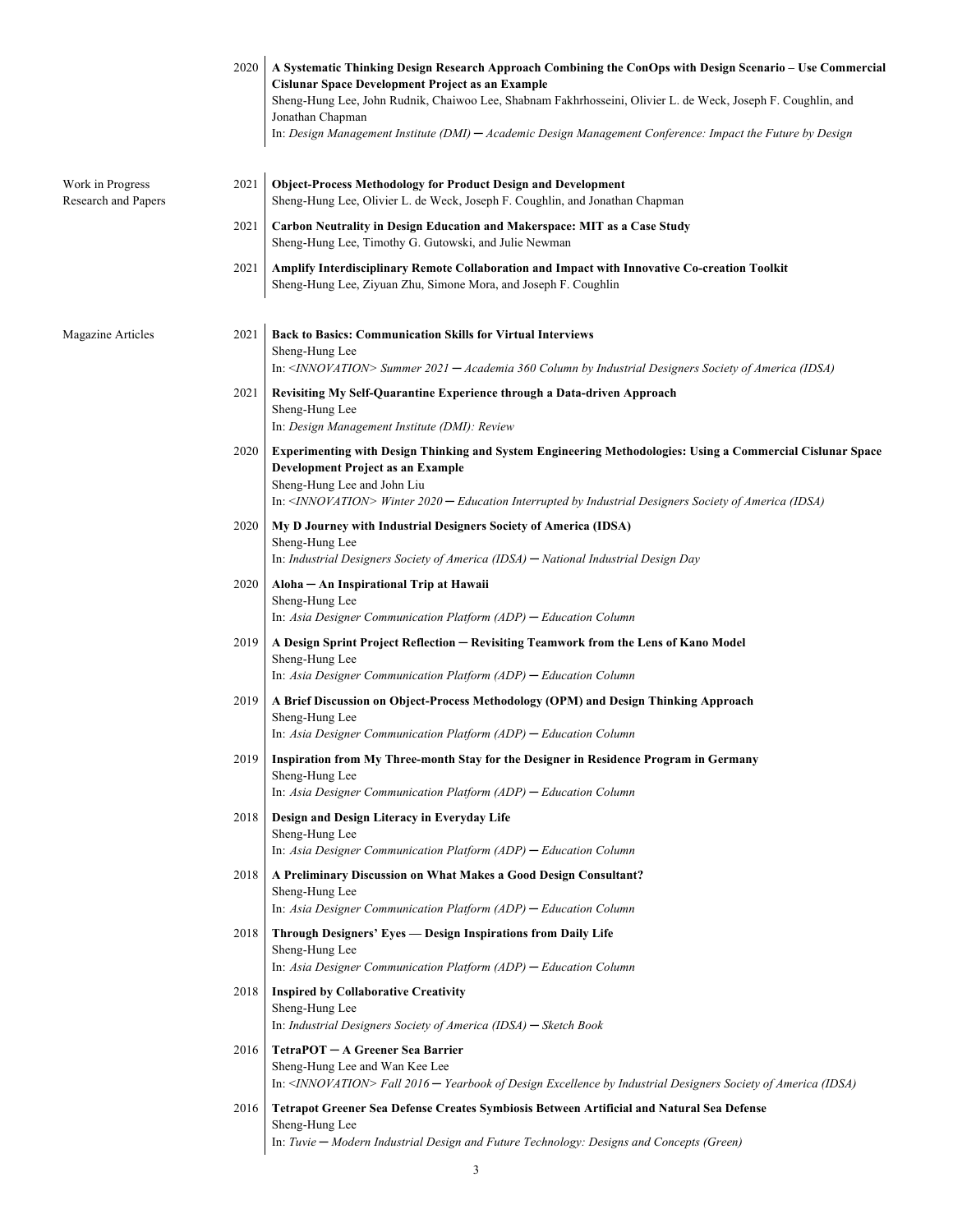|                                                 | 2012 | Nursing Kit – First Aid with Flare<br>Sheng-Hung Lee and Yu-Lin Chen<br>In: $\leq$ <i>INNOVATION&gt; Fall 2012</i> – Yearbook of Design Excellence by Industrial Designers Society of America (IDSA) |
|-------------------------------------------------|------|------------------------------------------------------------------------------------------------------------------------------------------------------------------------------------------------------|
|                                                 |      |                                                                                                                                                                                                      |
| Chinese Design<br>Journals                      | 2020 | Preliminary Discussion on Design Process of Online Workshop "MAKE TO: GATHER"<br>初步探討線上"共:創"工作坊設計過程                                                                                                  |
|                                                 |      | Sheng-Hung Lee and Ziyuan Zhu<br>In: $\triangle$ DESIGN> 2020 Issue 22                                                                                                                               |
|                                                 | 2019 | Design Consciousness: Small Things with Big Heart<br>德國駐地設計師項目之我見                                                                                                                                    |
|                                                 |      | Sheng-Hung Lee<br>In: $\leq$ DESIGN> 2019 Issue 12                                                                                                                                                   |
|                                                 | 2019 | The Relationship Between Design Literacy and Design in Life<br>生活中的設計素養與設計的關系                                                                                                                        |
|                                                 |      | Sheng-Hung Lee<br>In: $\leq$ DESIGN> 2019 Issue 4                                                                                                                                                    |
|                                                 | 2018 | <b>Preliminary Discussion on What Makes a Good Design Consultant</b><br>初探如何成為一個好的設計顧問                                                                                                               |
|                                                 |      | Sheng-Hung Lee<br>In: $\triangle$ DESIGN> 2018 Issue 22                                                                                                                                              |
|                                                 | 2018 | The World in Designers' Eyes - Design Inspirations from Daily Life<br>設計師的眼一日常生活中的設計啟發                                                                                                               |
|                                                 |      | Sheng-Hung Lee<br>In: $\triangle$ DESIGN> 2018 Issue 18                                                                                                                                              |
|                                                 | 2018 | The Future Learning Experience of Public Area - Redesign Shanghai Library Innovation Space<br>重新設計公共空間中的未來學習體驗 — 以上海圖書館創. 新空間為例                                                                      |
|                                                 |      | Sheng-Hung Lee<br>In: $\leq$ Industrial Design $>$ 2018 Issue 5                                                                                                                                      |
|                                                 | 2018 | Brief Discussion on the Essence of Design – Reflections on 2018 International Design Excellence Awards Jury<br>淺談設計本質 - 擔任 2018 美國國際杰出設計獎 (IDEA) 評委的反思                                               |
|                                                 |      | Sheng-Hung Lee<br>In: $\triangle$ DESIGN> 2018 Issue 14                                                                                                                                              |
|                                                 | 2018 | <b>Learnings and Reflections from Globe Grad Show</b><br>一場世界級的設計饗宴 - 迪拜設計師周                                                                                                                         |
|                                                 |      | Sheng-Hung Lee<br>In: < $DESIGN>2018$ Issue 4                                                                                                                                                        |
|                                                 | 2017 | The Inspiration of Design Competitions<br>設計比賽帶給我的啟發                                                                                                                                                 |
|                                                 |      | Sheng-Hung Lee<br>In: < $DESIGN>2017$ Issue 20                                                                                                                                                       |
|                                                 | 2017 | <b>Everyone is a Designer</b><br>人人都是設計師                                                                                                                                                             |
|                                                 |      | Sheng-Hung Lee<br>In: $\leq$ DESIGN> 2017 Issue 16                                                                                                                                                   |
| Refereed Chinese                                | 2020 | IDEO Design Thinking Method Card: Steelcase Outdoor Furniture Innovative Design Course                                                                                                               |
| Articles in Edited<br><b>Books and Chapters</b> |      | IDEO 的設計方法卡牌:世楷貿易(上海)有限公司戶外家具創新設計課程實踐<br>Sheng-Hung Lee<br>In: <design and="" application="" methodology="" teaching=""> by Donghua University Press Co., LTD (Chapter: 7)</design>                  |
|                                                 | 2020 | Reshape the Future Learning Experience Space from the Perspective of Value Proposition: Take Shanghai Library<br><b>Innovation Space Design as an Example</b>                                        |
|                                                 |      | 從價值主張出發重塑未來學習體驗空間:以上海圖書館創•新空間設計為例<br>Sheng-Hung Lee                                                                                                                                                  |
|                                                 |      | In: <design and="" application="" methodology="" teaching=""> by Donghua University Press Co., LTD (Chapter: 8)</design>                                                                             |
|                                                 | 2019 | Design Thinking Driven Public Service Innovation: Humanity-centered Public Space Service Design<br>設計思維驅動公共服務創新:以「仁」為本的公共空間服務設計                                                                      |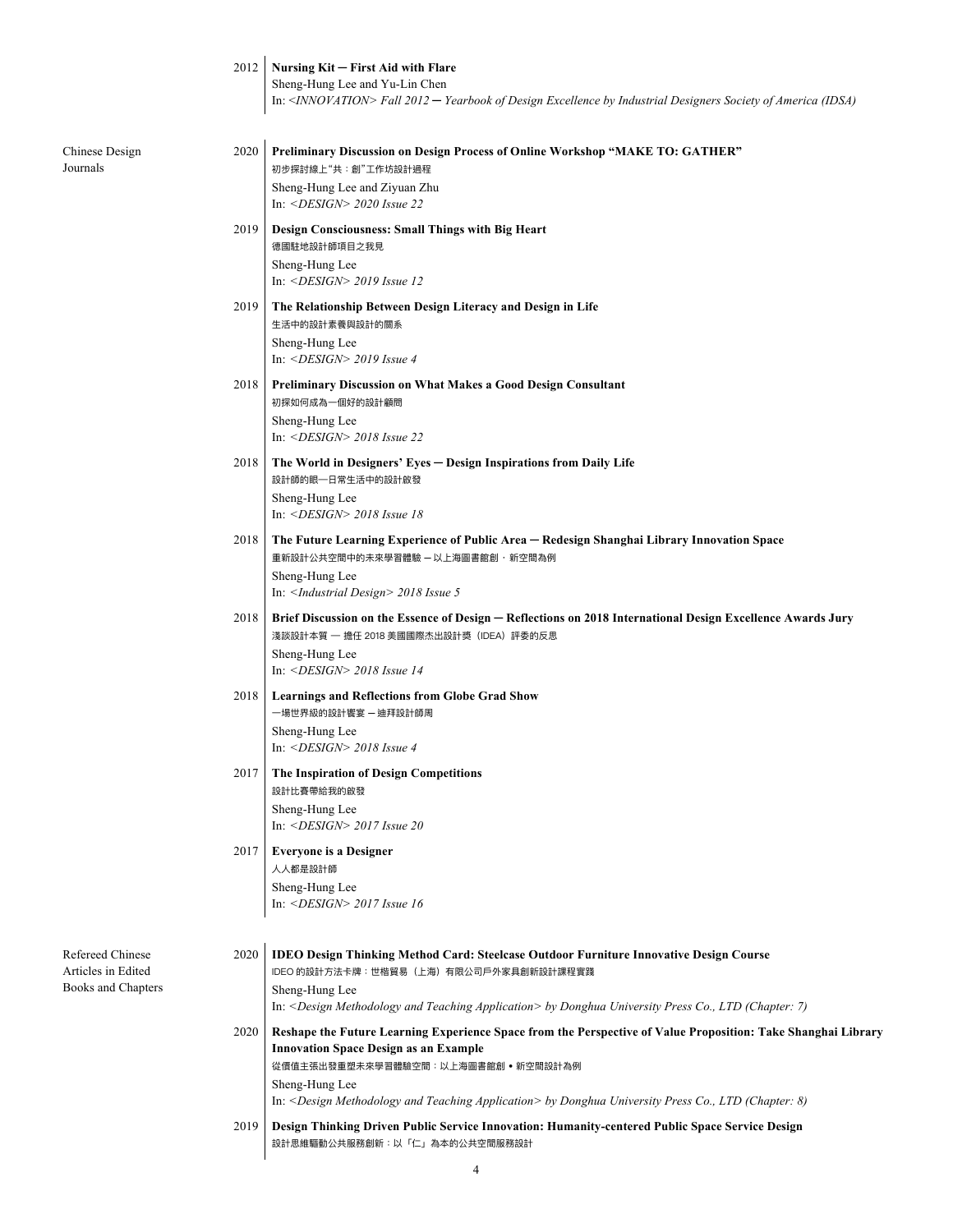|                                         | 2019 | Sheng-Hung Lee<br>In: <construct -="" a="" for="" framework="" intelligence,="" new="" personality,="" platform="" ux=""> by Tsinghua University Press (page 125 to<br/><i>page 131)</i><br/><b>Explore Design Innovation in Daily Life</b><br/>探尋生活中的設計素養<br/>Sheng-Hung Lee<br/>In: Design<math>360^\circ</math></construct> |
|-----------------------------------------|------|--------------------------------------------------------------------------------------------------------------------------------------------------------------------------------------------------------------------------------------------------------------------------------------------------------------------------------|
| Chinese Articles for<br>Personal Column | 2021 | A Preliminary Discussion about Open Restaurants and Open Streets Program in New York City: How Does the<br>Policy Shape City Landscape, Build Environment, and Influence Our Interactions?<br>【李盛弘專欄—我在 MIT 上設計課】紐約出現共享街道!半開放式小屋如何透過設計成為城市永存的風景<br>Sheng-Hung Lee<br>In: MOT TIMES, March 22, 2021                             |
|                                         | 2020 | After Covid-19 – The Street Observation and Innovation in the Lens of Experience Design<br>【李盛弘專欄―我在 MIT 上設計課】街道上的「體驗設計」觀察―創新讓餐飲業找到疫情下的生存之道,9 個小巧思突破經營僵局<br>Sheng-Hung Lee<br>In: MOT TIMES, August 12, 2020                                                                                                                   |
|                                         | 2020 | After Covid-19 – The Transformation of Design Platform and Its Future<br>【李盛弘專欄―我在 MIT 上設計課】「疫」外收穫―從 4 大設計組織平台洞見世界潮流的趨勢轉變與機會<br>Sheng-Hung Lee<br>In: MOT TIMES, May 25, 2020                                                                                                                                                  |
|                                         | 2020 | A Discussion on Experience Design Project: MIT Campus Tour Service Project as a Case Study<br>【李盛弘專欄—我在 MIT 上設計課】MIT 校園導覽服務如何拿下 2020 A' Design Award ? 看體驗設計的四大法則<br>Sheng-Hung Lee<br>In: MOT TIMES, March 11, 2020                                                                                                           |
|                                         | 2019 | What Can Designers Contribute in Lab? A Preliminary Discussion in Lab Innovation Through Four Actions by<br><b>Designers</b><br>【李盛弘專欄―我在 MIT 上設計課】設計師在實驗室能做些什麼?4 個行動,初探學術實驗室內的創新<br>Sheng-Hung Lee<br>In: MOT TIMES, December 11, 2019                                                                                        |
| Invited Talks and<br>Lectures           | 2021 | <b>Harvard xDesign: Constructing Reality</b><br>Moderator<br>In: Harvard xDesign Conference, USA                                                                                                                                                                                                                               |
|                                         | 2021 | Make ToGather: Interaction Design Webinar + Workshop<br>Lecturer with Ziyuan Zhu<br>In: Massachusetts Institute of Technology - Independent Activities Period (IAP), USA                                                                                                                                                       |
|                                         | 2021 | <b>Creative Problem-Solving: NEET (New Engineering Education Transformation) Way of Thinking</b><br>Lecturer with Dr. Rea Lavi<br>In: Massachusetts Institute of Technology - Independent Activities Period (IAP), USA                                                                                                         |
|                                         | 2021 | <b>Humanity-centered System Design</b><br>Lecturer and Mentor<br>In: Power Station of Art (PSA) - Blue Cables in Venetian Watercourse, P.O.C. (China)                                                                                                                                                                          |
|                                         | 2020 | <b>Connecting the People</b><br>Keynote Speaker<br>In: Rhode Island School of Design (RISD) Make-A-Thon: Connecting the Dots, USA                                                                                                                                                                                              |
|                                         | 2020 | Design Career Discussion: Presenting Yourself in a Virtual Environment<br>Mentor and Panel Discussion<br>In: Pratt Institute - Pratt Virtual Career Day, USA                                                                                                                                                                   |
|                                         | 2020 | Prototype User Experience Through Product Design Approach<br>Keynote Speaker<br>In: Taipei Product Developers Conference(TPDC), Taiwan                                                                                                                                                                                         |
|                                         | 2020 | <b>Translate Daily Innovation and Observation into Meaningful Designs</b><br>Keynote Speaker<br>In: SHiFT Design, USA                                                                                                                                                                                                          |
|                                         | 2020 | Rapid Prototype the User Experience from Ideas to Implementation                                                                                                                                                                                                                                                               |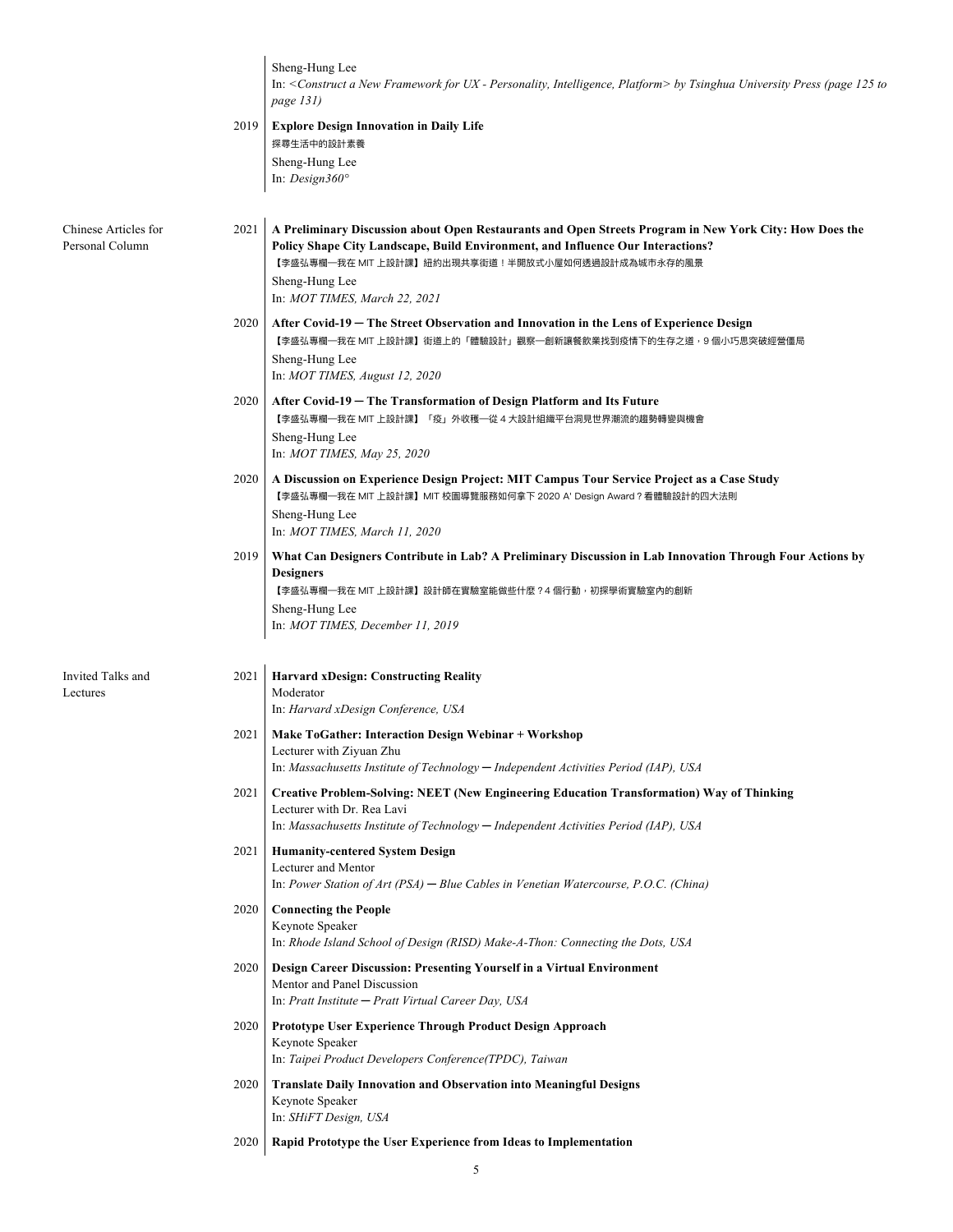|                             |                                                                                                                                                                                              | Keynote Speaker and Workshop Facilitator<br>In: ING Creative, United Arab Emirates                                                                                                                                                                                                                                                                                                                                                                                                                                                                                                                                                                                                                                                                                                                                                                                                                                                                                                                                                                                                                                                                                                                                                                                                                                                                                                                                                                                    |
|-----------------------------|----------------------------------------------------------------------------------------------------------------------------------------------------------------------------------------------|-----------------------------------------------------------------------------------------------------------------------------------------------------------------------------------------------------------------------------------------------------------------------------------------------------------------------------------------------------------------------------------------------------------------------------------------------------------------------------------------------------------------------------------------------------------------------------------------------------------------------------------------------------------------------------------------------------------------------------------------------------------------------------------------------------------------------------------------------------------------------------------------------------------------------------------------------------------------------------------------------------------------------------------------------------------------------------------------------------------------------------------------------------------------------------------------------------------------------------------------------------------------------------------------------------------------------------------------------------------------------------------------------------------------------------------------------------------------------|
|                             | 2020                                                                                                                                                                                         | <b>Experience Design</b><br>Keynote Speaker interviewed by Craig Mackiewicz<br>In: Exploded View Podcast, USA                                                                                                                                                                                                                                                                                                                                                                                                                                                                                                                                                                                                                                                                                                                                                                                                                                                                                                                                                                                                                                                                                                                                                                                                                                                                                                                                                         |
|                             | 2020                                                                                                                                                                                         | After Covid-19 – The Transformation of Design Platform and Its Future<br>Keynote Speaker<br>In: Tsinghua University - TrendTouch, P.O.C. (China)                                                                                                                                                                                                                                                                                                                                                                                                                                                                                                                                                                                                                                                                                                                                                                                                                                                                                                                                                                                                                                                                                                                                                                                                                                                                                                                      |
|                             | 2018                                                                                                                                                                                         | Design Thinking Drives Public Service Innovations — Redesign Shanghai Library Innovation Space<br>Keynote Speaker<br>In: International eXperience Design Committee (IXDC), P.O.C. (China)                                                                                                                                                                                                                                                                                                                                                                                                                                                                                                                                                                                                                                                                                                                                                                                                                                                                                                                                                                                                                                                                                                                                                                                                                                                                             |
|                             | 2018                                                                                                                                                                                         | <b>Universal Design and Its Application in Life</b><br>Keynote Speaker<br>In: 5th International Conference of Bandung Creative Movement (BCM), Telkom University, Indonesia                                                                                                                                                                                                                                                                                                                                                                                                                                                                                                                                                                                                                                                                                                                                                                                                                                                                                                                                                                                                                                                                                                                                                                                                                                                                                           |
|                             | 2017                                                                                                                                                                                         | Rethinking Design: Moving Your Eyes from Your Head to Your Heart<br>Speaker<br>In: TEDxFuxingPark, P.O.C. (China)                                                                                                                                                                                                                                                                                                                                                                                                                                                                                                                                                                                                                                                                                                                                                                                                                                                                                                                                                                                                                                                                                                                                                                                                                                                                                                                                                     |
|                             | 2017                                                                                                                                                                                         | A Story Behind the Bar<br>Speaker<br>In: IDEO Under the Influence, P.O.C. (China)                                                                                                                                                                                                                                                                                                                                                                                                                                                                                                                                                                                                                                                                                                                                                                                                                                                                                                                                                                                                                                                                                                                                                                                                                                                                                                                                                                                     |
|                             | 2017                                                                                                                                                                                         | <b>Introduction and Inspiration from CMF of Product Design</b><br>Lecturer and Workshop Facilitator<br>In: Tsinghua University $-$ Academy of Arts & Design, P.O.C. (China)                                                                                                                                                                                                                                                                                                                                                                                                                                                                                                                                                                                                                                                                                                                                                                                                                                                                                                                                                                                                                                                                                                                                                                                                                                                                                           |
|                             | 2017                                                                                                                                                                                         | International Artificial Intelligence and Industrial Design Trend<br>Speaker and Panel Discussion<br>In: China (Wuxi) International Design Expo, P.O.C. (China)                                                                                                                                                                                                                                                                                                                                                                                                                                                                                                                                                                                                                                                                                                                                                                                                                                                                                                                                                                                                                                                                                                                                                                                                                                                                                                       |
| Design Exhibitions          | 2020<br>2020<br>2019<br>2019<br>2018<br>2018<br>2017<br>2017                                                                                                                                 | Dubai Design Week Global Grad Show - Project: Tube 7 - Modular Lamp Design<br>Dubai Design Week Global Grad Show - Project: Fresh Tracker - A System for Smart Food Stocking<br>Cooper Hewitt Design Triennial - Project: TetraPOT 2.0<br>Cube Design Museum - Project: TetraPOT 2.0<br>Venice Design Week - Project: Shanghai Library Innovation Space<br>Shanghai Library - Project: Redesign Public Space<br>Dubai Design Week Global Grad Show - Project: TetraPOT<br>Shanghai Maker Carnival Exhibition - Project: Daily Innovation                                                                                                                                                                                                                                                                                                                                                                                                                                                                                                                                                                                                                                                                                                                                                                                                                                                                                                                              |
| Honors and Design<br>Awards | 2020<br>2020<br>2020<br>2020<br>2020<br>2020<br>2020<br>2020<br>2020<br>2020<br>2018<br>2018<br>2018<br>2018<br>2018<br>2017<br>2017<br>2017<br>2016<br>2016<br>2016<br>2016<br>2016<br>2016 | Core77 Design Award, Student Winner - Personal Accessory Award<br>International Design Awards, Bronze $-$ Design for Society & Design for Public Awareness<br>DNA Paris Design Award, Winner - Experimental Design<br>DNA Paris Design Award, Honorable Mention — Landscape Design<br>Spark Award, Sliver – Concept, Professional<br>Spark Award, Finalist — Concept, Professional<br>Novum Design Award, Gold – Service Design<br>Novum Design Award, Gold – Design for Social Impact<br>IDEA, Finalist – Student Designs<br>IDEA, Finalist – Student Designs<br>European Product Design Award, Gold - Design for Sustainability<br>Spark Award, Gold - Experience<br>IDEA, Finalist – Service Design<br>A' Design Award & Competition, Iron $-$ Governance and Public Service Design<br>International Design Awards, Honorable Mention - Institutional, Conceptual<br>iF, Gold - Discipline Professional Concept<br>Outstanding Adjunct Professor Award, Shanghai Institute of Visual Arts, Fudan University<br>European Product Design Award, Gold - Design for Sustainability<br>$IDEA, Gold - Environments$<br>red dot Design Award, Winner - Habitat<br>James Dyson Award, National Winner (Taiwan) & International Top 20 Winner<br>Spark Award, Winner — Concept, Professional<br>A' Design Award & Competition, Silver – Sustainable Products, Projects and Green Design<br>A' Design Award & Competition, Bronze — Disposable and Single-Use Product Design |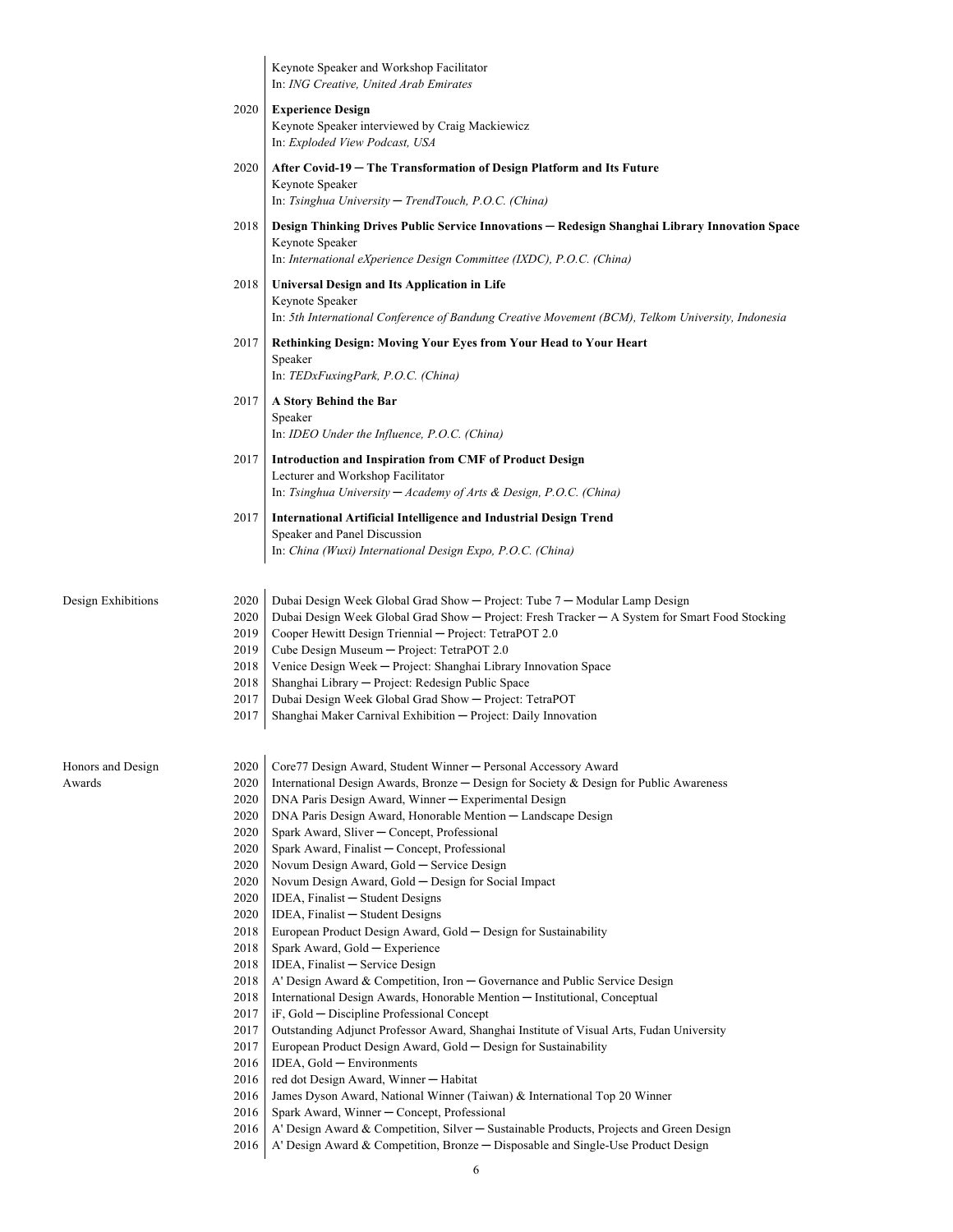|              | 2016         | International Design Awards, Gold — Design for Society, Sustainable Products                                                                             |
|--------------|--------------|----------------------------------------------------------------------------------------------------------------------------------------------------------|
|              | 2016         | International Design Awards, Bronze — Home Interior Products, Kitchen Accessories/Tabletop                                                               |
|              | 2016         | International Design Awards, Bronze — Home Interior Products, Bathroom Fittings/Appliances                                                               |
|              | 2016         | International Design Awards, Honorable Mention — Safety Design                                                                                           |
|              | 2016         | Sichuan-Taiwan Industrial Design Awards, Silver — Environments                                                                                           |
|              | 2015         | IDEA, Finalist - Student Designs                                                                                                                         |
|              | 2015         | Spark Award, Student Designs - Concept                                                                                                                   |
|              | 2013<br>2013 | Spark Award, Student Designs — Concept<br>Core77 Design Award, Student Notable - Interaction                                                             |
|              | 2013         | IDEA, Finalist - Student Designs                                                                                                                         |
|              | 2012         | IDEA, Gold – Student Designs                                                                                                                             |
|              | 2012         | Braun Prize, Special Mention - Student Designs                                                                                                           |
|              | 2012         | Fujitsu Semiconductor MCU Electronic Design Competition, Gold                                                                                            |
|              | 2012         | Fujitsu Semiconductor MCU Electronic Design Competition, Excellent Prize                                                                                 |
|              | 2012         | Fujitsu Semiconductor MCU Electronic Design Competition, Best Creative Award                                                                             |
|              | 2012         | Core77 Design Award, Student Runner-up – Consumer Products                                                                                               |
|              | 2012         | Core77 Design Award, Student Notable — Equipment                                                                                                         |
|              | 2012         | red dot Award: winner — Design Concept                                                                                                                   |
|              | 2011         | red dot Award, Best of the Best – Design Concept                                                                                                         |
|              | 2011         | National Science Council, College Student Research Award                                                                                                 |
|              | 2011<br>2011 | Taipei Industrial Design Award, Honorable Mentions Award - Design Concept<br>Essay Excellent Work: Chinese Institute of Engineers                        |
|              | 2010         | College Student Research Award: National Science Council                                                                                                 |
|              | 2010         | iF Award-winning Entries of the lebens(t) raeume Competition                                                                                             |
|              | 2010         | 29th International Young Designers' Exhibition, Gold Award                                                                                               |
|              | 2010         | Tainan County Xiao Ridge, Young Designer Award                                                                                                           |
|              | 2009         | Academy of Arts & Design, Tsinghua Univ. & Department of ID, NCKU, Gold Award                                                                            |
|              | 2009         | NCKU International Workshop, Silver Award                                                                                                                |
|              | 2009         | NCKU Outstanding Student Award for Academic                                                                                                              |
|              | 2008         | NCKU Outstanding Student Award for Academic                                                                                                              |
|              | 2007         | NCKU Outstanding Student Award for Academic                                                                                                              |
|              | 2007         | NCKU Distinguished Achievement Award in Calculus                                                                                                         |
|              |              |                                                                                                                                                          |
| Scholarships | 2021         | The Council for the Arts at MIT (CAMIT) Funding – Project: MAKE TO:GATHER                                                                                |
|              | 2021         | MIT Sandbox Innovation Funding                                                                                                                           |
|              | 2020         | MIT Sandbox Innovation Funding                                                                                                                           |
|              | 2019         | MIT De Florez Fund for Humor                                                                                                                             |
|              | 2019<br>2019 | IDSA Gianninoto Graduate Scholarship Winner<br>EMMA Creative Center Pforzheim, Designers in Residence Scholarship — Project: Small Things with Big Heart |
|              | 2011         | China Technical Consultants, Inc. (CTCI) Science and Technology Creativity Scholarship                                                                   |
|              | 2010         | China Technical Consultants, Inc. (CTCI) Science and Technology Creativity Scholarship                                                                   |
|              | 2013         | NCKU Capstone Program – Project: Innovation Research of QR Code Application with MCU                                                                     |
|              | 2013         | NCKU Capstone Program – Project: Real-time Image Processing and Data Transmission Research of OK6410 ARM 11                                              |
|              | 2012         | Dr. Liao Zong Lin Professor Emeritus of NCKU Department of Electrical Engineering                                                                        |
|              | 2009         | Dr. Tian Shou Wu Professor Emeritus of NCKU Department of Electrical Engineering                                                                         |
|              | 2009         | Dr. Wei-Noon Wang Scholarship Foundation                                                                                                                 |
|              | 2008         | Dr. Yun-Ping Lo Memorial Scholarship Foundation                                                                                                          |
|              |              |                                                                                                                                                          |
| Professional | 2021         | The Design Society - Member                                                                                                                              |
| Membership   | 2020         | Design Management Institute (DMI) – Member                                                                                                               |
|              | 2018         | World Design Organization (WDO) – Professional Member                                                                                                    |
|              | 2018         | Asia Designer Communication Platform (ADP) – Purple Member                                                                                               |
|              | 2017         | Chinese Industrial Designers Association (CIDA) – Professional Member                                                                                    |
|              | 2012         | Industrial Designers Society of America Society (IDSA) – International Young Professional Member                                                         |
|              | 2012         | Phi Tau Phi Scholastic Honor Society - Honorary Member                                                                                                   |
|              | 2010         | Phi Tau Phi Scholastic Honor Society - Honorary Member                                                                                                   |
|              | 2010<br>2010 | Chinese Institute of Electrical Engineering $-$ Member<br>Taiwan Science, Technology & Society Association - Member                                      |
|              |              |                                                                                                                                                          |
|              |              |                                                                                                                                                          |
| Patents      | 2013<br>2012 | Media Storage Device for Storing Images with Audio Effects (101209072, Taiwan)<br>Curved Scissors (101210425, Taiwan)                                    |
|              | 2010         | Tape Dispenser (99206579, Taiwan)                                                                                                                        |
|              | 2010         | Tweezers Clip (99208296, Taiwan)                                                                                                                         |
|              |              |                                                                                                                                                          |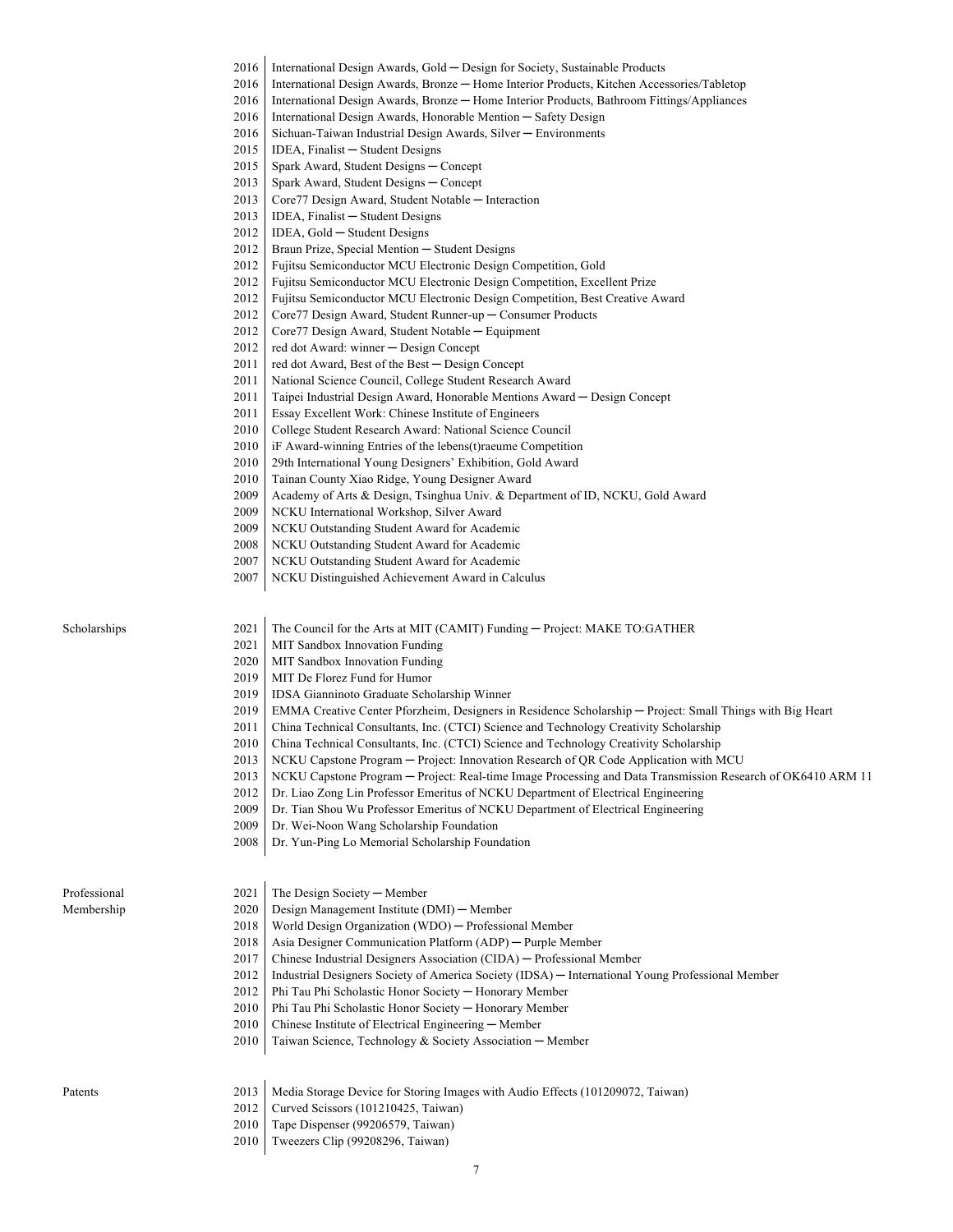| Selected Media<br>Coverage | 2020 | From a super-tough incubator to a pillow that turns off the internet, Global Grad Show highlights design<br>innovations<br>Project: Tube 7 – Modular Lamp Design was reported by Stephanie Bailey<br>In: $CNN - Style$ |
|----------------------------|------|------------------------------------------------------------------------------------------------------------------------------------------------------------------------------------------------------------------------|
|                            | 2020 | 'Quarantent' and 'Farewell Suit' among the designs in a global competition to fight coronavirus<br>Project: Fresh Tracker $-A$ System for Smart Food Stocking was reported by Kieron Monks<br>In: $CNN - Style$        |
|                            | 2017 | <b>Design with Plants</b><br>Project: TetraPOT was reported by Domus<br>$In: Domus - Category$ of Design/Nature                                                                                                        |
|                            | 2016 | Fighting Coastal Erosion with The Power of Mangroves: The Concrete Tetrapod Gets a Green Makeover<br>Project: TetraPOT was reported by Kat Bauman<br>In: Core77                                                        |
|                            | 2016 | These Pots Are Designed to Create Mangrove Forests That Will Protect Our Beaches<br>Project: TetraPOT was reported by Adele Peters<br>In: Fast Company                                                                 |
|                            | 2016 | TetraPOT is a greener alternative to concrete coastal defences<br>Project: TetraPOT was reported by Emma Tucker<br>In: Dezeen                                                                                          |
|                            | 2015 | <b>Toilet Paper with a Twist</b><br>Project: Toilet Paper Roll Redesign was reported by Tory Turner<br>In: Yanko Design                                                                                                |
|                            | 2014 | Designing Here/Now: A global selection of objects, concepts and spaces for the future<br>Project: Nursing Kit and Project: FANs Cam were covered in the book<br>In: Thames & Hudson                                    |
|                            | 2012 | A First Aid Kit That Is Easy to Reach, Hard to Forget<br>Project: Nursing Kit was reported by IDSA<br>In: Industrial Designers Society of America (IDSA)                                                               |
|                            | 2012 | <b>BraunPrize 2012 Shortlisted Projects Collection</b><br>Project: Nursing Kit was covered in the book<br>In: Braun Design                                                                                             |
|                            | 2012 | red dot design concept yearbook 2012/2013<br>Project: FANs Cam was covered in the book edited by Ken Koo<br>In: red dot edition                                                                                        |
|                            | 2012 | <b>Taipei Design Code</b><br>Project: Nursing Kit was covered in the book<br>In: Department of Information & Tourism, Taipei Municipal Government                                                                      |
|                            | 2012 | <b>Voice Memo with Benefits</b><br>Project: Vmo was reported by Radhija Seth<br>In: Yanko Design                                                                                                                       |
|                            | 2012 | A Different Camera Perspective<br>Project: FANs Cam was reported by Radhija Seth<br>In: Yanko Design                                                                                                                   |
|                            | 2012 | <b>Sporty Spacecraft</b><br>Project: Speedform was reported by Tory Turner<br>In: Yanko Design                                                                                                                         |
|                            | 2012 | Game Sight Blocked? Award-winning Miniature Camera Solves the Problem<br>Project: FANs Cam was reported by NCKU News Center<br>In: National Cheng Kung University (NCKU) News Center                                   |
|                            | 2012 | <b>NCKU Students' First-aid Kit Shines in International Design Contests</b><br>Project: Nursing Kit was reported by NCKU News Center<br>In: National Cheng Kung University (NCKU) News Center                          |
|                            | 2012 | NCKU Students Design PhotoTalk Connects Emotion Beyond Time<br>Project: PhtotTalk was reported by NCKU News Center<br>In: National Cheng Kung University (NCKU) News Center                                            |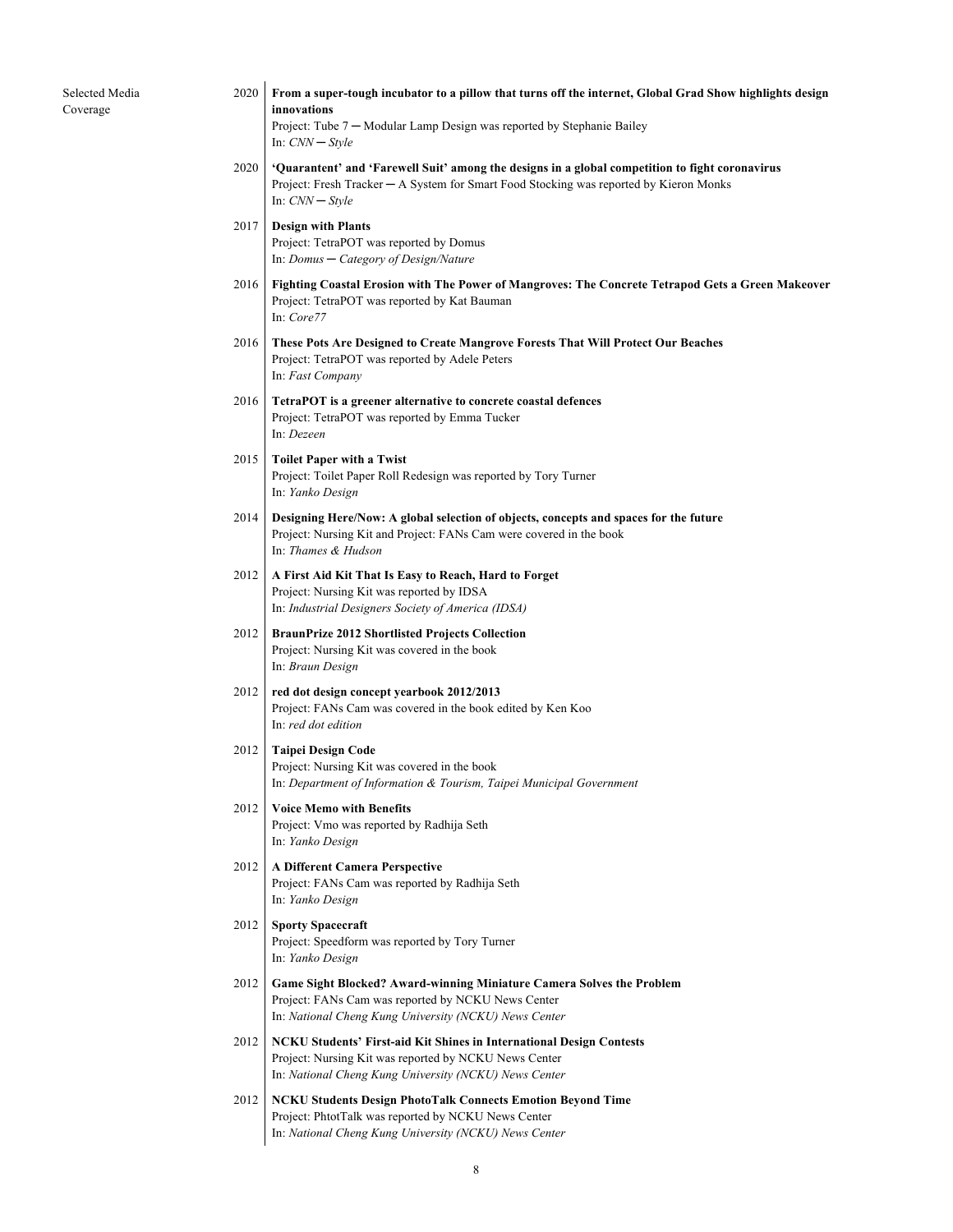|                                    | 2011 | <b>NCKU Whiz Kid Constant Winner of Design Awards</b><br>Project: Nursing Kit was reported by NCKU News Center<br>In: National Cheng Kung University (NCKU) News Center                                                                                    |
|------------------------------------|------|------------------------------------------------------------------------------------------------------------------------------------------------------------------------------------------------------------------------------------------------------------|
|                                    | 2011 | red dot design concept yearbook 2011/2012<br>Project: Nursing Kit was covered in the book edited by Ken Koo<br>In: red dot edition                                                                                                                         |
|                                    | 2011 | The Fire Mix!<br>Project: Fire Formula was reported by Radhija Seth<br>In: Yanko Design                                                                                                                                                                    |
|                                    | 2011 | It's a Guy Thing, Shhhh!<br>Project: Condom Cap was reported by Radhija Seth<br>In: Yanko Design                                                                                                                                                           |
|                                    | 2010 | <b>First Aid First</b><br>Project: Nursing Kit was reported by Radhija Seth<br>In: Yanko Design                                                                                                                                                            |
|                                    | 2010 | 32nd International Young Designers' Exhibition (YODEX) Yearbook<br>Project: Nursing Kit was covered in the book<br>In: Ministry of Economic Affairs, Taiwan                                                                                                |
| Chinese Interviews and<br>Articles | 2019 | Observe the World through Your Senses and Born with Design - Sheng-Hung Lee<br>感官全開的活著,呼吸即設計 — 李盛弘<br>Interviewed and Written by Fun Design                                                                                                                |
|                                    |      | In: Fun Design: 10YearChallenge Column                                                                                                                                                                                                                     |
|                                    | 2018 | Sheng-Hung Lee, the Only International Design Excellence Awards (IDEA) Jury from Asia: As a Designer, What<br><b>You Need to Care is Beyond What You See</b><br>美國國際設計傑出獎(IDEA)唯一亞洲評審李盛弘:作為設計師,你心裡關心的東西,要遠超過眼睛看到的<br>Interviewed and Written by Brian Deng |
|                                    | 2017 | In: Vide<br>Sheng-Hung Lee: Social Impact through Design                                                                                                                                                                                                   |
|                                    |      | 李盛弘:影・响・力                                                                                                                                                                                                                                                  |
|                                    |      | Interviewed and Written by Narkii.com<br>In: Narkii.com                                                                                                                                                                                                    |
|                                    | 2016 | <b>TetraPOT: Sea Defense to Save Ecology</b><br>海上防禦 拯救生態                                                                                                                                                                                                  |
|                                    |      | Interviewed and Written by Chen Yongen<br>In: One Media Group                                                                                                                                                                                              |
|                                    | 2016 | [1/4 Life Winner] IDEO Designer Sheng-Hung Lee's Seven-Year Learning Journey in College<br>【1/4 人生贏家】這位 IDEO 設計師是一位本科讀了七年的真學霸<br>Interviewed and Written by Lin Ziren<br>In: <i>Jiemian</i>                                                                |
|                                    | 2013 | Modern Da Vinci, Bridge the World through Design<br>現代達文西,與世界對話                                                                                                                                                                                            |
|                                    |      | Interviewed and Written by Wu Simin<br>In: Commonwealth Publishing Co., Ltd                                                                                                                                                                                |
|                                    | 2010 | Design 100 COOL II<br>酷設計 100 II                                                                                                                                                                                                                           |
|                                    |      | Project: Nursing Kit was covered in the book<br>In: Cheers                                                                                                                                                                                                 |
| <b>Additional Training</b>         | 2021 | <b>Structural Materials: Selection and Economics</b><br>edX Credential ID: 0dee7706d95f4e568753b3ef6fc6551c                                                                                                                                                |
|                                    | 2020 | <b>MBSE101: Model-Based Systems Engineering with OPM: Foundations</b><br>edX Credential ID: 6d25ba2eebe34ef9847755532436cc5f                                                                                                                               |
|                                    | 2020 | MBSE102: Model-based Systems Engineering: Advanced Approaches with OPM<br>edX Credential ID: 8934256554ba41f9b3674950409093d0                                                                                                                              |